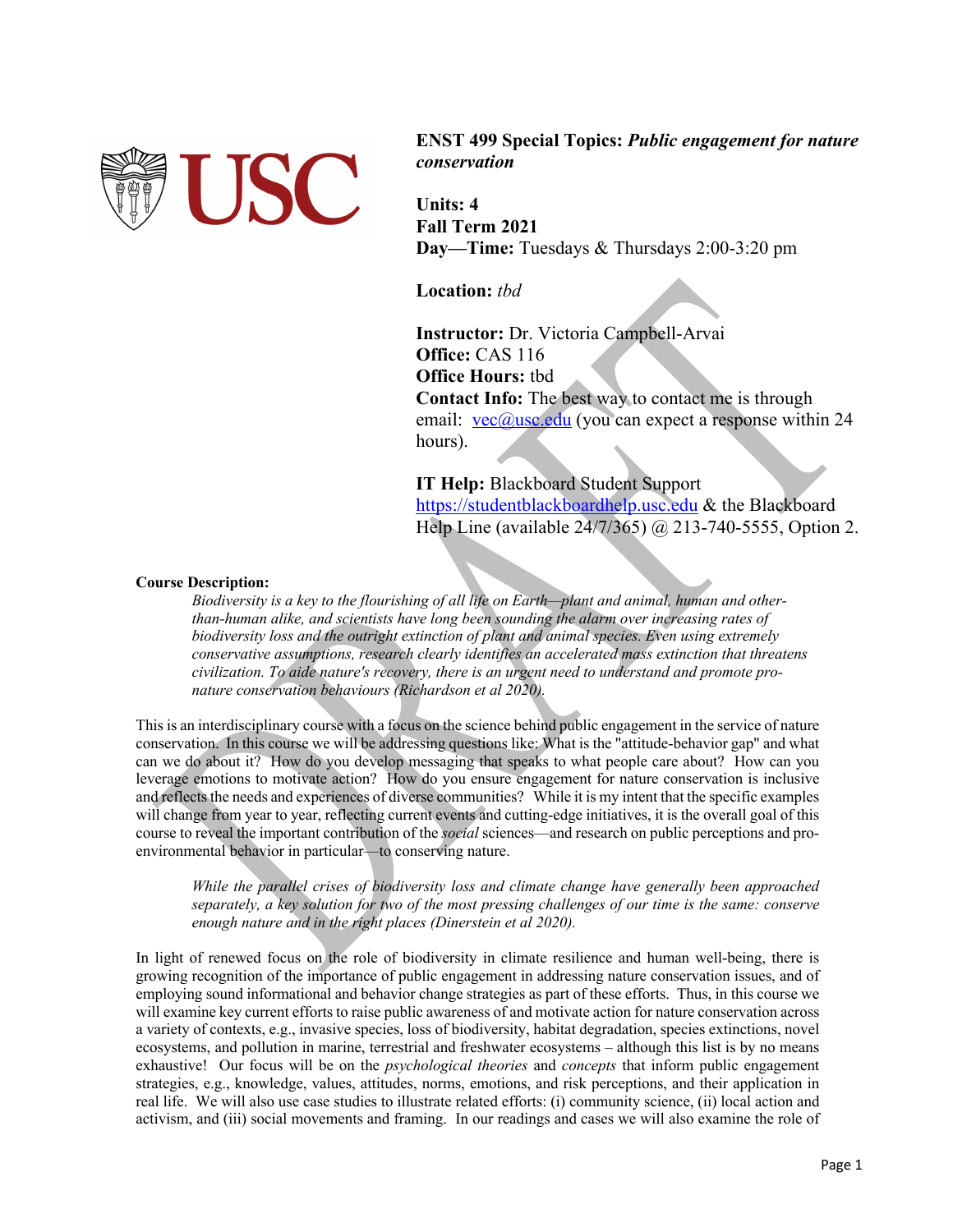aquariums and zoos, community-based organizations, and scientist-advocates in these efforts. Although I haven't yet mentioned climate change, this topic will be a part of the course through examples from seminal research on public perceptions of climate change (and, inevitably, through discussions of the effect of a changing climate on biodiversity and habitats). Overall, we will be taking a critical look at public engagement and individual behavior change campaigns in effecting meaningful, inclusive, just, and transformative social change in support of nature conservation.

My overall goal for this course is for you to feel empowered to engage the public on whatever environmental topic is of interest to you. Through this class you will develop a deeper understanding of the science and practice of public engagement, and will leave the class with a diverse set of tools and approaches to enact improved, inclusive and effective public engagement—for nature conservation and beyond.

## **Course Learning Objectives:**

By the end of this course, you will be able to:

- 1. Define public engagement.
- 2. Identify and provide examples of the contributions of psychological research to public engagement for nature conservation.
- 3. Describe and defend the components of an effective public engagement campaign.
- 4. Critically analyze past and current efforts to develop inclusive messaging and opportunities for public engagement.
- 5. Evaluate current examples of public engagement efforts for nature conservation.
- 6. Develop an online public engagement campaign for a nature conservation issue relevant to the USC campus (or your community).

**Prerequisite:** ENST 100 is recommended.Although this class is rooted in the social sciences, I do encourage students with interests in the natural sciences to take this class. Please speak with me if you are concerned about taking the course with a minimal social science background.

**Textbook and Readings:** There is no text for this course. Instead, we will be relying on excerpts from peerreviewed journal articles, practitioner reports, popular publications and websites, newspaper reports and current events and input from popular culture (i.e., protests, films, marketing campaigns).

**Course Organization:** We will meet twice per week, 1 hour and 20 minutes per class. As a general structure, we will devote the first class to developing a shared understanding of the week's topic. We will then work collectively on the application and exploration of those theories and perspectives through the use of case studies, exercises, and hands-on activities. We will finish up each topic with an opportunity for reflection, follow-up questions, and clarifications. In the last part of the course we will critically examine examples of current public engagement campaigns in the service of nature conservation. You will also have the opportunity to create your own public engagement campaign about a nature conservation issue that is important to you.

## **Course Notes**

This course will use Blackboard for communication, course information, and submitting assignments. Lecture slides will be made available after the lecture is given. Additional readings may be assigned periodically throughout the semester, and these will be announced in class, posted on Blackboard, and an email reminder sent to the class. It is your responsibility to regularly check the course Blackboard site *and* your USC email for these course announcements. Let me know before the first lecture if you are having trouble accessing Blackboard and/or receiving course Announcements, but please check out the following information first: Blackboard Student Support https://studentblackboardhelp.usc.edu & the Blackboard Help Line (available 24/7/365) @ 213-740-5555, Option 2.

**Communication and Contact:** Office hours will be held on *tbd*, or by appointment. Email is the best way to reach me outside of class and office hours (please put ENST 499 in the email Subject line), and it is my policy to respond to emails within 24 hours (barring unforeseen circumstances). Note that I may not be able to respond to emails sent late on a Friday until the following Monday!Please use your USC email when contacting me, I may not respond to emails sent from non-USC accounts.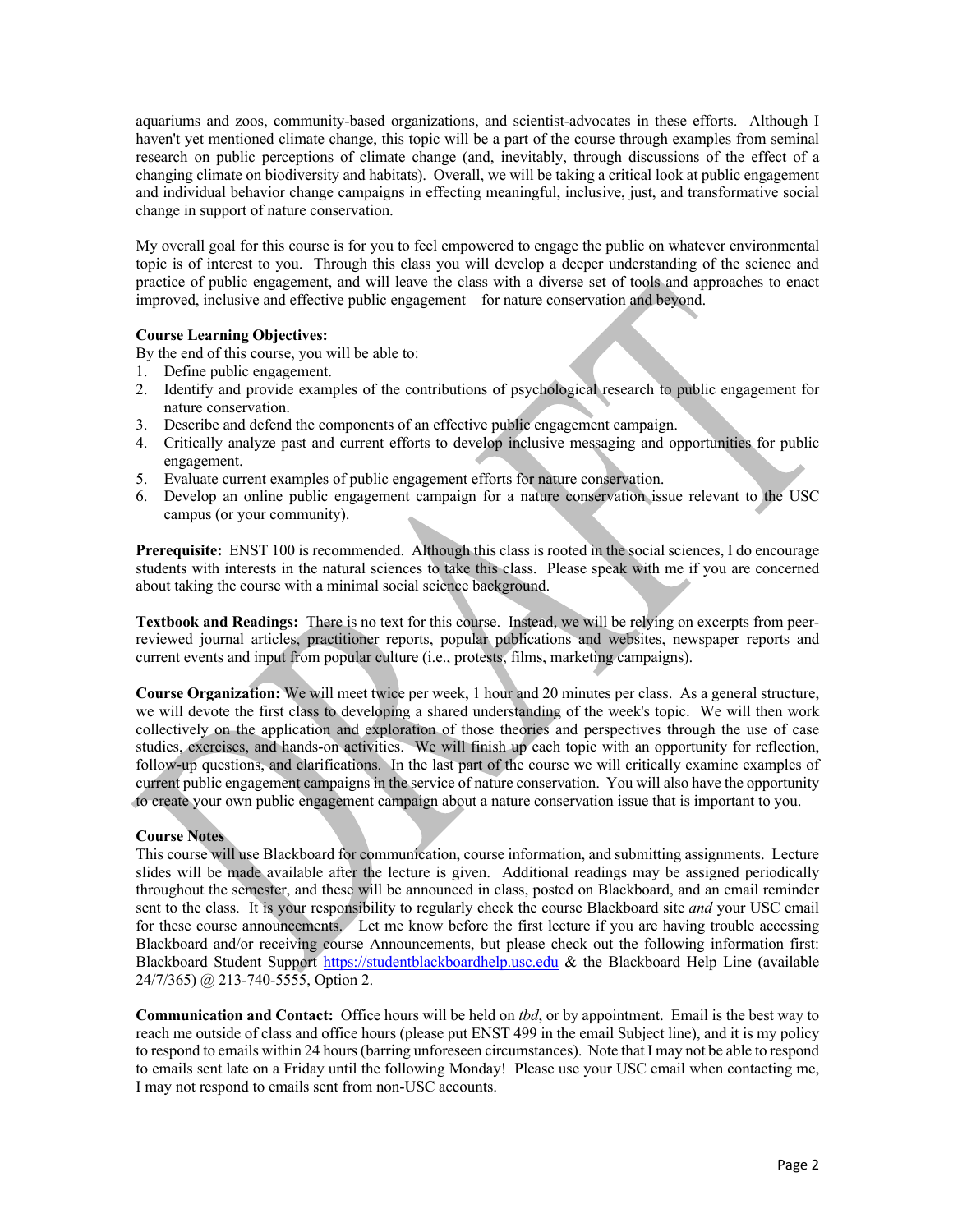**Description and Assessment of Assignments:** Your grade will be evaluated based on active participation in discussions and activities, the completion of pre-, in-, and post-class mini-assignments & activities, reflection papers, the term project, a midterm and a final exam. Unless otherwise specified, all assignments should be formatted as single-spaced, Times New Roman (or similar) 12-point font with 1" margins. More information about these assignments is provided below.

**Class participation:** You will be asked to read and engage with course readings and to constructively participate in class discussions and activities. What does it mean to engage with the readings? As part of your preparation for each topic you will be asked to think about real-world examples, reflect on the implications of these topics in your own daily life, and weigh the benefits, risks, and unintended consequences for people and for the natural world. You will be encouraged to speak and interact with your fellow students as you critically evaluate the topics covered in class, share your own perspectives and experiences, and to complete the related activities. Your peers rely on you for your thoughtful and timely contributions to discussions and activities. I expect to learn a lot from you as well! A grading rubric for participation will be discussed in class and available on Blackboard.

**Blackboard Discussion:** Blackboard Discussions is a great resource! I encourage you to post any interesting articles and stories (relevant to the course, of course) on Discussions. Please also use Discussions to communicate with your fellow students: Not sure about a concept? Post questions to the rest of the class as well! Note that while the majority of your Class Participation grade will be based on **in-class discussions**, your contributions to Blackboard Discussions can be considered as well. If you would like me to incorporate your Discussion Posts as part of your participation grade, be sure to include a thoughtful reflection on and interpretation of the stories you post (i.e., don't just post an article and call it good!). You can also post your thoughts on topics we have discussed in class, and comment on what other students have posted. Discussion posts are not a substitute for your participation in-class!

**(Mini) Assignments and Activities:** In order to facilitate engagement with class topics you will have the opportunity to think critically about the assigned readings, and find and reflect on real-world examples of public engagement, i.e., community science initiatives. Further, to illustrate key concepts and mechanisms related to individual perceptions and behavior you will also have the opportunity to gather data on these topics, i.e., student use of campus greenspace and nearby nature. You can expect to complete about two of these (mini) assignments and activities each week; these assignments and activities will form the basis of our inclass discussions and illustrate key course concepts; some activities (i.e., low-stakes 'pop' quizzes) will help me (and you) to gauge your understanding of the topics as we progress through the course, and allow me to provide feedback. These (mini) assignments and activities will be graded as complete/incomplete, but will be monitored.

**Synthesis and Reflection Papers:** Because a large portion of your grade is based on the group assignment, you will be asked to submit short personal reflection papers related to the topics we cover in class. These reflection papers should be about 2 single-spaced pages. As with the (Mini) Assignments and Activities described above, will help me (and you!) to gauge your understanding of course materials. More importantly, however, these reflection papers will provide you with an opportunity to engage with course materials in a deeper way: identifying connections between topics, drawing on your own personal experiences and knowledge, and applying what you have learned to new contexts and emerging nature conservation challenges and opportunities. There are three opportunities to submit a reflection paper; prompts will be posted at to Blackboard a week prior to the due dates: *Weeks 3, 7 & 12*.

**Group project: Connecting a nature conservation issue to the USC Campus:** For this assignment you will be asked to develop a campaign to connect a nature conservation issue to USC campus life, applying the principles of sound public engagement we have discussed in this class. These campaigns will be featured on a dedicated course WordPress website that will be made available to the USC community upon completion of the course. Overall, you should create a compelling and original campaign designed to improve how conservation issues are communicated and incorporated into campus daily life. You will want to develop a campaign targeted to your audience, e.g., fellow USC students, university faculty, and staff, to encourage meaningful engagement on a conservation topic that is important to you. To do this, you must define the conservation issue to be addressed, understand your audience, describe the form of engagement you would like to see, and the develop an intervention to encourage that engagement. In doing so, you will want to consult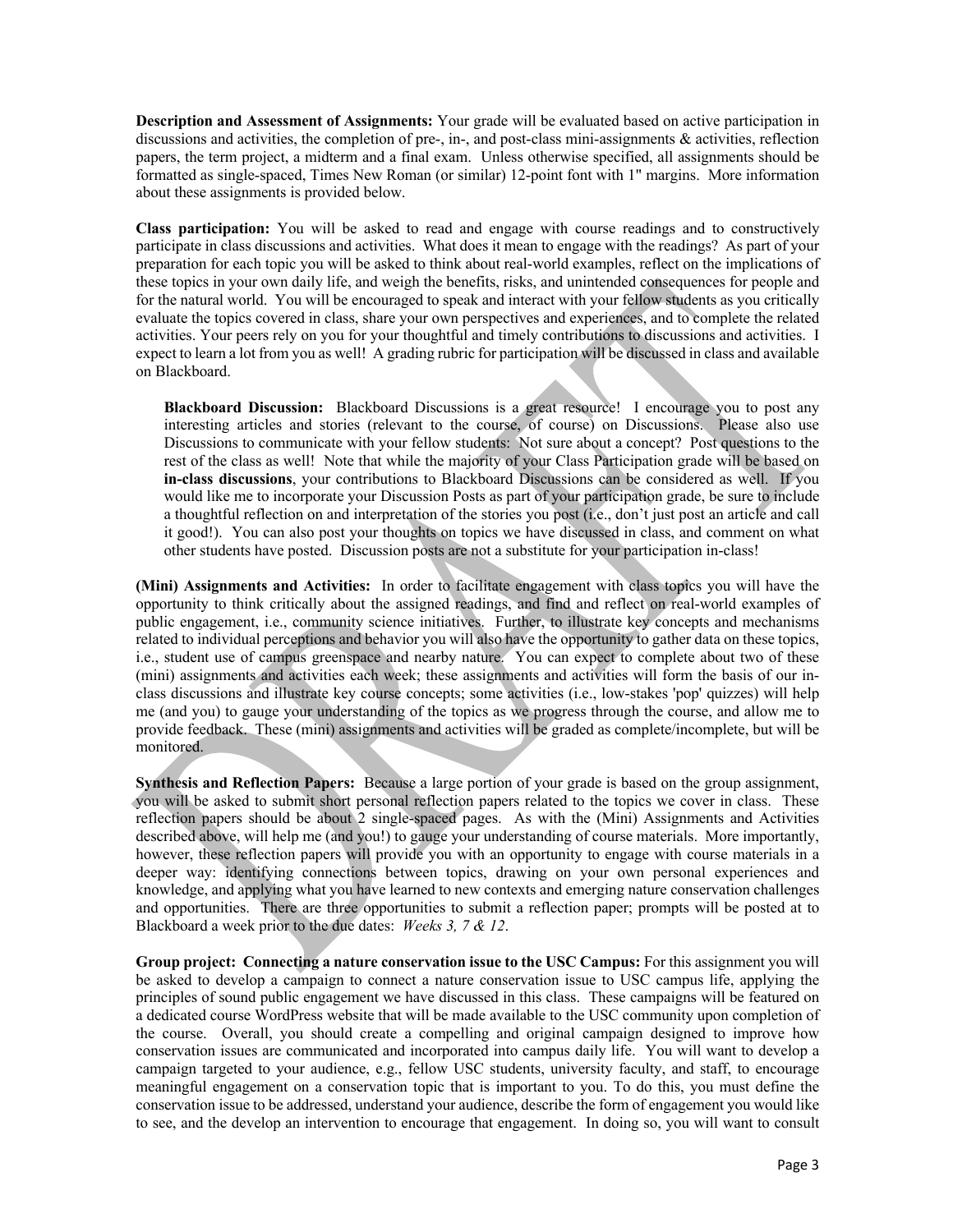past research and examples that inspired your proposed intervention, gather information to support your campaign, and think critically about how you might improve on the campaign moving forward. Creativity is encouraged!

**Project presentation:** You and your group will present your public engagement campaign to the class. Presentations will be 15 minutes in length, with 5 minutes for questions. Part of your grade will be based on your comfort and fluency with the topic, the specific details of your campaign, the rationale behind why you chose that particular topic and intervention, and how you respond to questions from the audience. The exact format of this presentation will be discussed in class (i.e., a short video or PPT presentation), as above (and always)—creativity is encouraged!

#### **Midterm & Final Exam**

Exam questions will be drawn from course readings (including videos) and lecture materials, and will include multiple choice, short answer, and essay-type questions. The Midterm will cover the lecture topics that precede it. The final exam will be cumulative of all topics covered in this class. While the definitions and short answer will assess more objective knowledge, the essay questions will provide you with the opportunity to synthesize and critically analyze the course material, bringing in your own (relevant) personal experiences and observations. If there is a conflict with an exam, or if you have DSP time extensions, you **must** email me (the instructor) *2 weeks in advance* to see if alternative arrangements can be made (under reasonable circumstances). **The make-up exam will be more difficult and will not be given except in extreme emergencies.** If you have an emergency on exam day, you must get in touch with me before the exam. If you miss an exam without an excused reason, you will receive a grade of zero. Information about the final exam schedule and related policies can be found at *classes.usc.edu* Failure to comply with exam policies will automatically result in a grade of zero.

### **Detailed requirements and due dates for all assignments will be discussed during our first meeting; instructions will be posted to Blackboard and revisited throughout the term.**

| Grading Dreakdown: The specific grade breakdown is as follows. |            |  |  |
|----------------------------------------------------------------|------------|--|--|
| <b>ITEM</b>                                                    | % of GRADE |  |  |
| Class Participation                                            | 10         |  |  |
| 'Mini' Assignments and Activities                              | 10         |  |  |
| Synthesis and Reflection Papers (3)                            | 15         |  |  |
| Group Project                                                  | 30         |  |  |
| Topic idea $(1\%)$                                             |            |  |  |
| Outline of campaign + references $(2\%)$                       |            |  |  |
| Draft of campaign for feedback $(2%)$                          |            |  |  |
| Final version of campaign $(20\%)$                             |            |  |  |
| Campaign justification (5%)                                    |            |  |  |
| Presentations                                                  | 10         |  |  |
| Midterm                                                        | 10         |  |  |
| Final Exam                                                     | 15         |  |  |
| TOTAL                                                          | 100        |  |  |

**Grading Breakdown:** The specific grade breakdown is as follows:

#### **Letter grade scale:**

Course final grades will be determined using the following scale:

| А    | 93-100 |              | 73-76        |
|------|--------|--------------|--------------|
| $A-$ | 90-92  | $\mathbb{C}$ | $70-72$      |
| $B+$ | 87-89  | $D+$         | 67-69        |
| B    | 83-86  | Ð            | 63-66        |
| $B-$ | 80-82  | D-           | 60-62        |
| $C+$ | 77-7   | F            | 59 and below |
|      |        |              |              |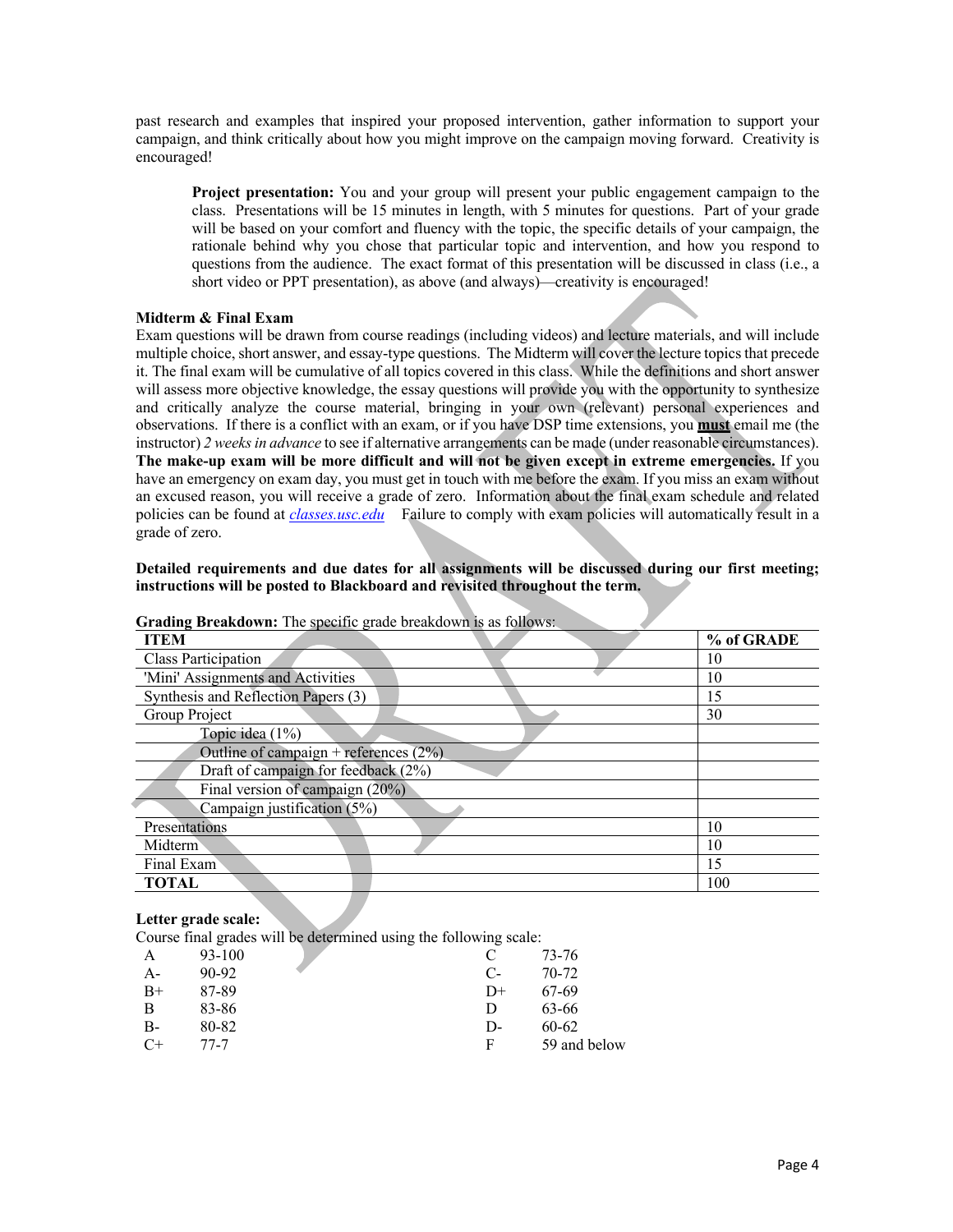#### **Class preparation:**

As a general rule, expect to devote 2-3 hours of preparation for every hour spent in class. Use this formula as a rough heuristic (some weeks may be more, some less), and please do not hesitate to speak with me if you are feeling overwhelmed by the material.

#### **Missed classes:**

You are responsible for any material covered in class and related discussions, assignments, and activities. If you are not present for a particular class, you may not be able to receive a grade for a particular assignment/activity that takes place on that day. Note that chronic lateness and poor attendance will be reflected in your Participation grade.

#### **Assignment Submission Policy**

Unless otherwise specified, all assignments are due by 5:00 pm 'California time' via Blackboard. The penalty for late submissions is 20% per day (or portion thereof). No make-up assignments will be allowed without explicit permission. If you miss an assignment, you will receive a zero for that assignment. Instructions for all assignments will be posted to Blackboard (BB). Assignments will be graded and posted to Blackboard Gradebook within 14 days of the due date.

#### **Technology:**

Please plan to bring your laptops, tablets, or other internet-enabled devices to lecture for participation in inclass activities. Please refrain from accessing the internet and email for reasons other than those directly related to our class.

#### **Academic Conduct**

Plagiarism – presenting someone else's ideas as your own, either verbatim or recast in your own words – is a serious academic offense with serious consequences. Please familiarize yourself with the discussion of plagiarism in SCampus in Part B, Section 11, "**Behavior Violating University Standards**" https://policy.usc.edu/scampus-part-b/ (scroll down to find Section 11). Other forms of academic dishonesty are equally unacceptable. See additional information in SCampus and university policies on scientific misconduct, https://policy.usc.edu/scientific-misconduct/. Any submitted work with evidence of plagiarism or other forms of academic misconduct, **whether by accident or on purpose**, will receive a grade of zero (0). Cases of academic misconduct may also be referred for further review and disciplinary action.

## **Our Course Code of Conduct1 :**

- 1. **Share responsibility for including all voices in the conversation.** If you tend to have a lot to say, make sure you leave sufficient space to hear from others. If you tend to stay quiet in group discussions, challenge yourself to contribute so others can learn from you.
- 2. **Listen respectfully.** Don't interrupt, turn to technology, or engage in private conversations while others are speaking. Use attentive, courteous body language. Comments that you make (whether asking for clarification, sharing critiques, or expanding on a point) should reflect that you have paid attention to the previous speakers' comments.
- 3. **Be open to changing your perspectives based on what you learn from others.** Try to explore new ideas and possibilities. Think critically about the factors that have shaped your perspectives. Seriously consider points-of-view that differ from your current thinking.
- 4. When you disagree with your peers, **challenge or critique the idea**, not the person.
- 5. **Support your statements**. Use evidence and provide a rationale (preferably from the material we are covering in class) for your points.
- 6. **Understand that we are bound to make mistakes in this space**, as anyone does when approaching complex tasks or learning new skills. Strive to see your mistakes and others' as valuable elements of the learning process.

<sup>1</sup> Adapted from the University of Michigan Center for Research on Learning and Teaching (CRLT) Discussion Guidelines: http://www.crlt.umich.edu/examples-discussion-guidelines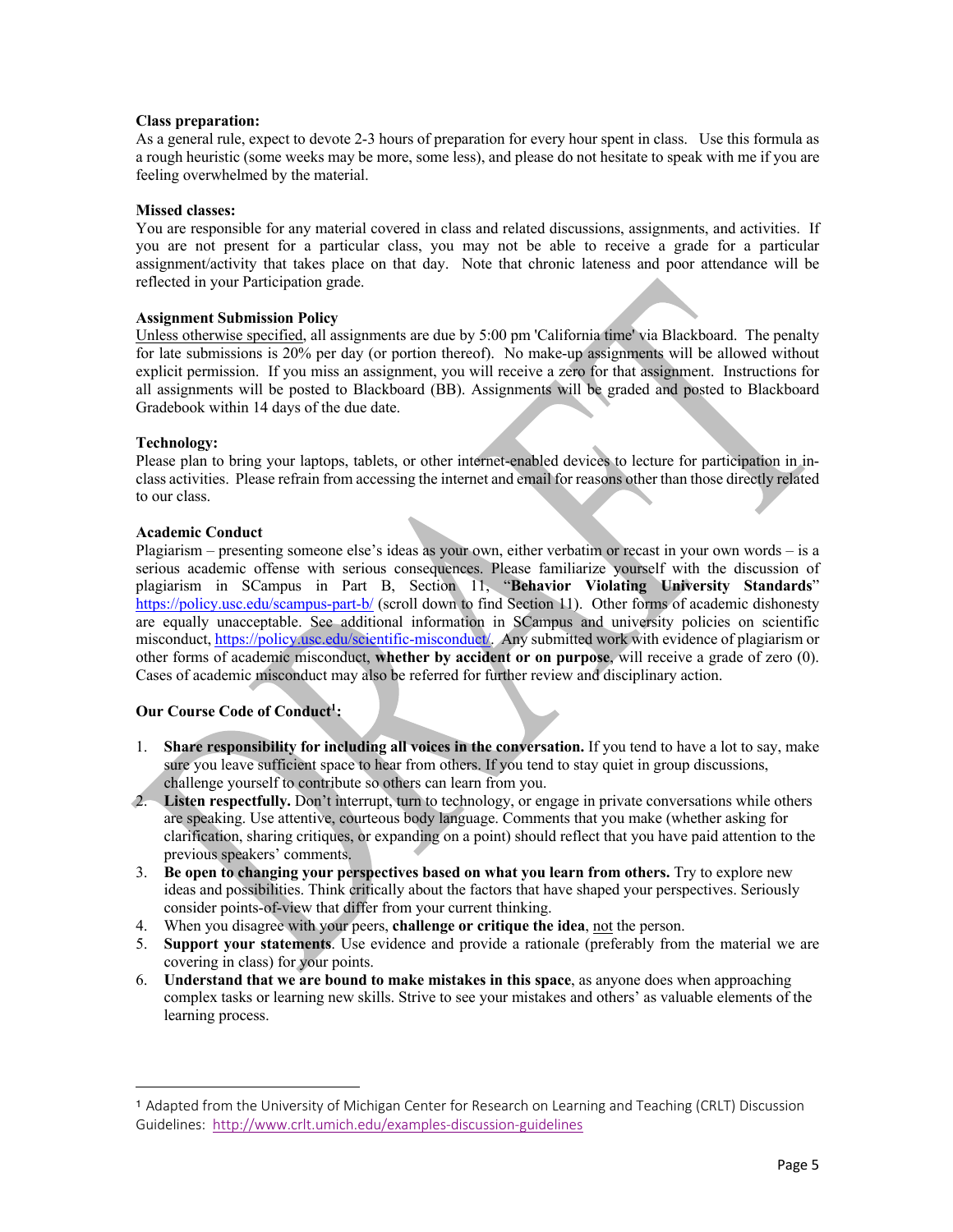- 7. **Understand that your words have effects on others.** Speak with care. If you learn that something you've said was experienced as disrespectful or marginalizing, listen carefully and try to understand that perspective. Learn how you can do better in the future.
- 8. **Take care when generalizing about groups of people, whether you belong to that group or not**. Consider who might feel excluded or devalued when you offer a broad characterization of a group. Do not ask others to speak on behalf of a group you perceive them to represent.
- 9. **Take pair work or small group work seriously.** Remember that your peers' learning is partly dependent upon your engagement.
- 10. **Understand that others will come to these discussions with different experiences from yours.** Be careful about assumptions and generalizations you make based only on your own experience. Be open to hearing and learning from other perspectives.
- 11. **Make an effort to get to know other students. Introduce yourself to your peers during group discussion and class activities.** Refer to your classmates by name and be attentive when they are speaking.
- 12. **Understand that there are different approaches to solving problems.** If you are uncertain about someone else's approach, ask a question to explore areas of uncertainty. Listen respectfully to how and why the approach could work.

Page 6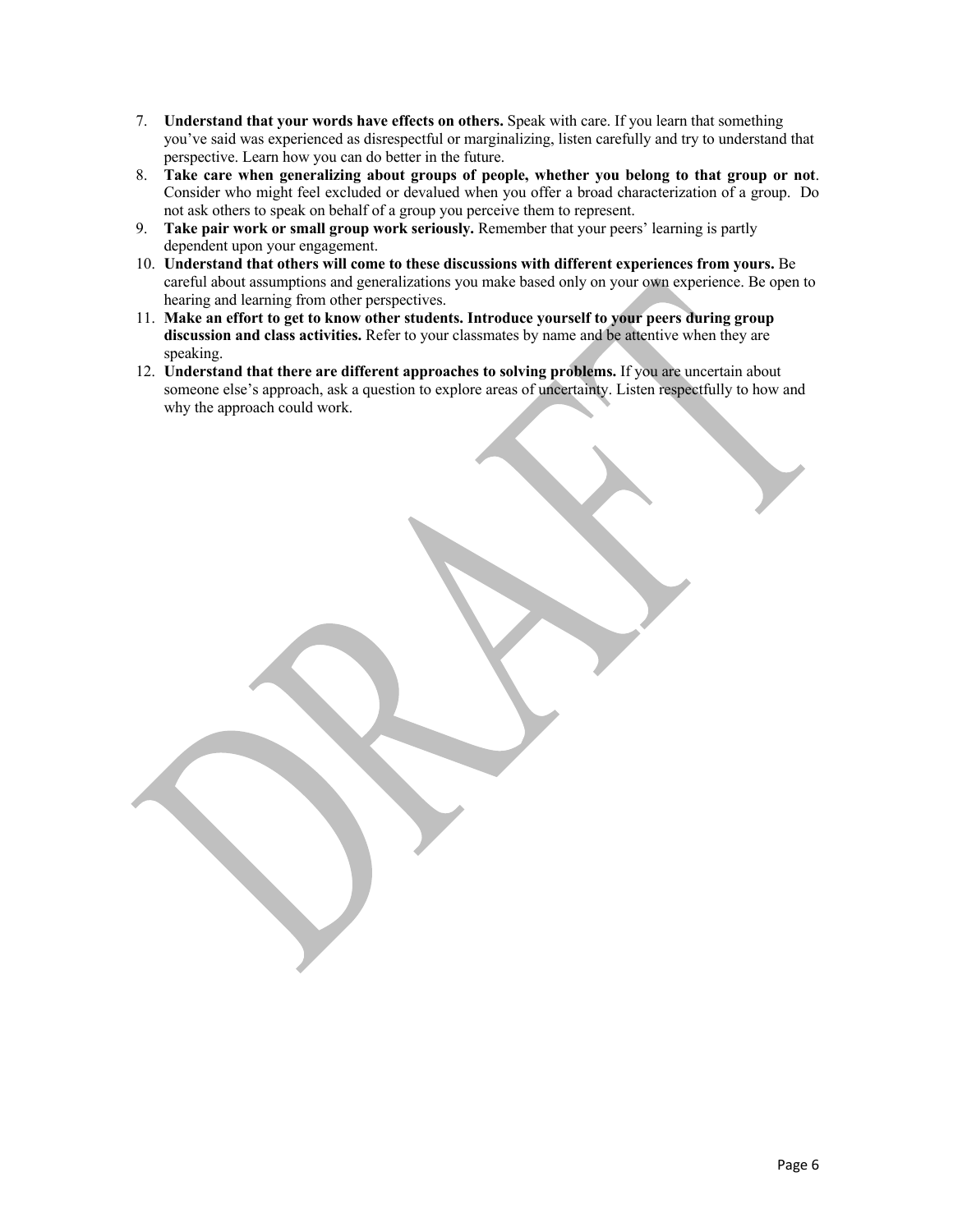# **Schedule of topics\***

| <b>WEEK</b>    | Tuesday                                                                                                                    | Thursday                                              |  |
|----------------|----------------------------------------------------------------------------------------------------------------------------|-------------------------------------------------------|--|
| 1              | Welcome! Introduction & expectations                                                                                       | What is public engagement for nature<br>conservation? |  |
| $\overline{2}$ | Knowledge and understanding                                                                                                |                                                       |  |
| 3              | Introduction to the group project                                                                                          | Values and valuing                                    |  |
| $\overline{4}$ | Values and valuing                                                                                                         |                                                       |  |
| 5              | Involvement and experiences                                                                                                |                                                       |  |
| 6              | Emotions, hope, and optimism                                                                                               |                                                       |  |
| 7              |                                                                                                                            | Social Norms                                          |  |
| 8              | Midterm                                                                                                                    | <b>Fall Recess</b>                                    |  |
| 9              |                                                                                                                            | Behavior                                              |  |
| 10             | Risk perceptions, moral hazards, and taboo options                                                                         |                                                       |  |
| 11             | WordPress workshop                                                                                                         | Social Movements and Framing                          |  |
| 12             | Social Movements and Framing                                                                                               | Project workshop                                      |  |
| 13             | <b>Community Science</b>                                                                                                   | Local case: Friends of the LA River                   |  |
| 14             | Local case: Greenspace in Los Angeles                                                                                      | Thanksgiving Holiday - no class                       |  |
| 15             | Project presentations and end of term wrap-up.                                                                             |                                                       |  |
| 16             | FINAL EXAM December 8-15 (date tbd). Refer to the final exam schedule in the USC<br>Schedule of Classes at classes.usc.edu |                                                       |  |

**\*Course content (including topics** *and* **dates) is subject to change without notice, and at the discretion of the course instructor.**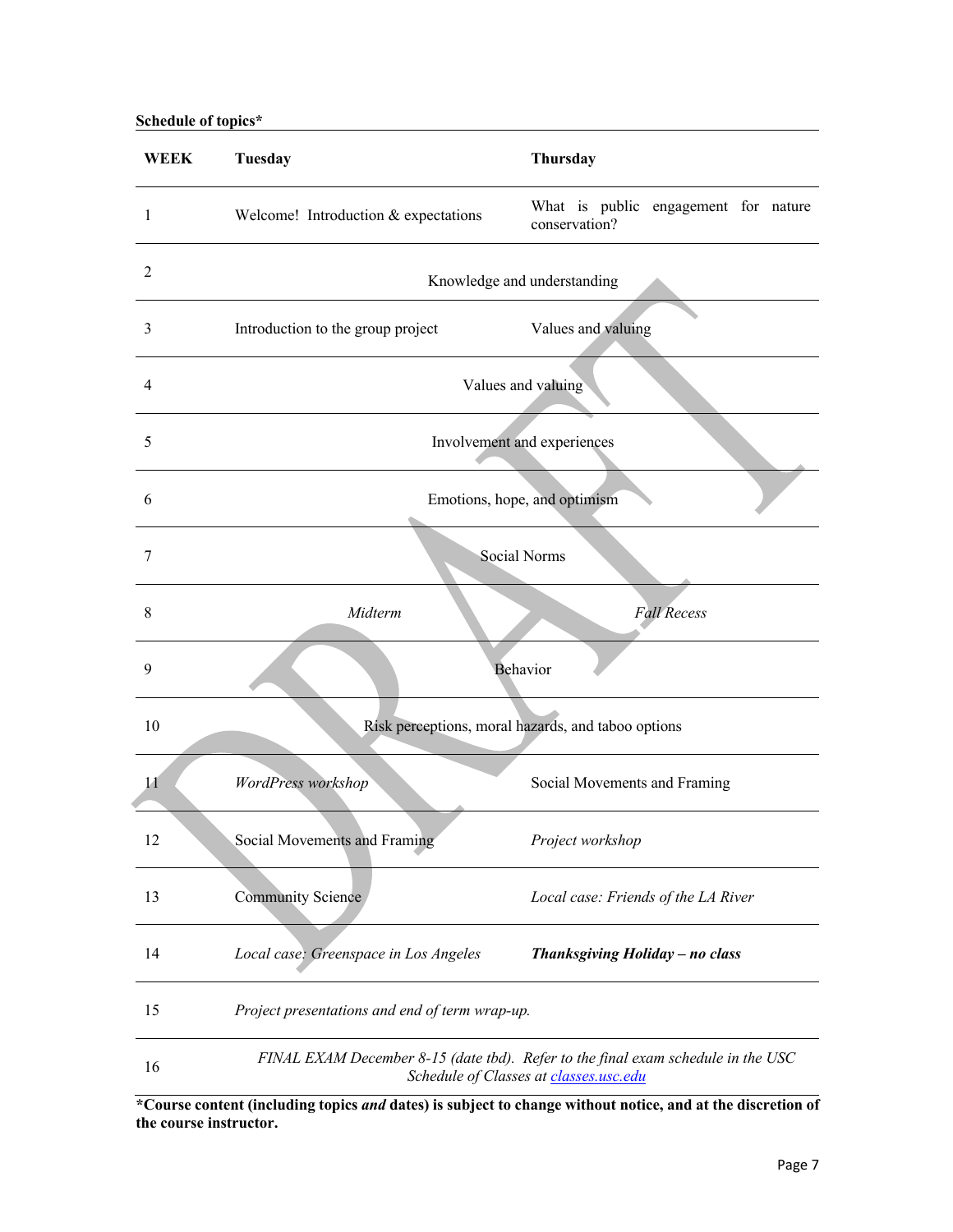#### **READING LIST:**

**August 24 & 26 Course Introduction** Intro to the course (no readings)

#### **What is public engagement?**

- Bennett, N. J., Roth, R., Klain, S. C., Chan, K., Christie, P., Clark, D. A., . . . Wyborn, C. (2017). Conservation social science: Understanding and integrating human dimensions to improve conservation. *Biological Conservation, 205*, 93-108. doi:https://doi.org/10.1016/j.biocon.2016.10.006
- Kidd, L. R., Garrard, G. E., Bekessy, S. A., Mills, M., Camilleri, A. R., Fidler, F., . . . Adams, V. M. (2019). Messaging matters: A systematic review of the conservation messaging literature. *Biological Conservation, 236*, 92-99. doi:https://doi.org/10.1016/j.biocon.2019.05.020
- Novacek, M. J. (2008). Engaging the public in biodiversity issues. *Proceedings of the National Academy of Sciences, 105*(Supplement 1), 11571. doi:10.1073/pnas.0802599105

#### **August 31 & September 2**

#### **Knowledge and understanding**

- Mistry, J., & Berardi, A. (2016). Bridging indigenous and scientific knowledge. *Science, 352*(6291), 1274. doi:10.1126/science.aaf1160
- Moon, K, Guerrero, AM, Adams, VM, et al. Mental models for conservation research and practice. *Conservation Letters*. 2019; 12:e12642. https://doi.org/10.1111/conl.12642
- Nisbet, M., & Scheufele, D. (2009). What's Next for Science Communication? Promising Directions and Lingering Distractions. *American Journal of Botany, 96*(10), 1767-1778. **(Read pp. 1767-1769: stop at '***From transmission to dialogue'***)**

#### **September 7**

## *Introduction to the group project*

## **September 9-16**

### **Values and valuing**

- Chan et al. 2016. Opinion: Why protect nature? Rethinking values and the environment. *Proceedings of The National Academy of Sciences* 113:1462
- de Groot, J.I.M. & Steg, L. (2008). Value orientations to explain beliefs related to environmental significant behavior: How to measure egoistic, altruistic, and biospheric value orientations*. Environment and Behavior*, 40(3), 330-354. https://doi.org/10.1177/0013916506297831
- Schultz, P. W., & Zelezny, L. (2003). Reframing environmental messages to be congruent with American values. *Research in Human Ecology, 10*(2), 126-136.
- The Climate Coalition "For the love of" campaign: https://www.youtube.com/watch?v=ka kQUvojeI (short video) and https://www.theclimatecoalition.org/whats-affected (testimonials)

## **September 21-23**

## **Involvement and experiences**

- Elands, B. H. M., Vierikko, K., Andersson, E., Fischer, L. K., Gonçalves, P., Haase, D., . . . Wiersum, K. F. (2019). Biocultural diversity: A novel concept to assess human-nature interrelations, nature conservation and stewardship in cities. *Urban Forestry & Urban Greening, 40*, 29-34. doi:https://doi.org/10.1016/j.ufug.2018.04.006
- Miller, J. R. (2005). Biodiversity conservation and the extinction of experience. *Trends in Ecology & Evolution, 20*(8), 430-434. doi:https://doi.org/10.1016/j.tree.2005.05.013
- Schuldt, J. P., K. A. McComas, and S. E. Byrne. 2016. Communicating about ocean health: theoretical and practical considerations. *Philosophical Transactions of the Royal Society B: Biological Sciences* 371:20150214**.**

#### **September 28-30 Emotions, hope, and optimism**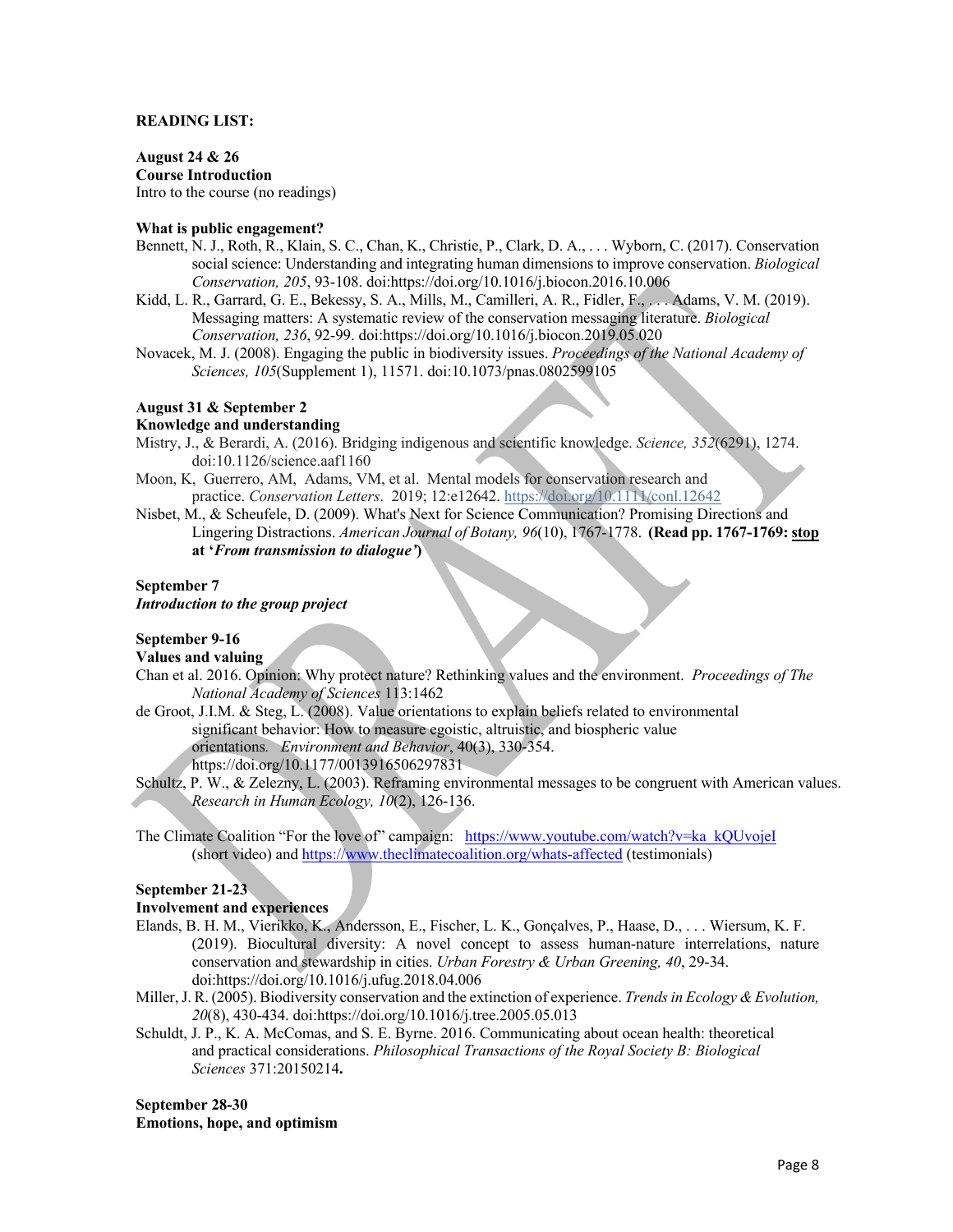Balmford, A., & Knowlton, N. (2017). Why Earth Optimism? *Science, 356*(6335), 225. doi:10.1126/science.aan4082

- DiEnno, C. M., & Thompson, J. L. (2013). For the love of the land: How emotions motivate volunteerism in ecological restoration. *Emotion, Space and Society, 6*, 63-72. doi:https://doi.org/10.1016/j.emospa.2012.02.002
- Hanisch, E., Johnston, R. & Longnecker, N. (2019) Cameras for conservation: wildlife photography and emotional engagement with biodiversity and nature, *Human Dimensions of Wildlife*,24:3, 267- 284, DOI: 10.1080/10871209.2019.1600206
- McAfee, D., Doubleday, Z. A., Geiger, N., & Connell, S. D. (2019). Everyone Loves a Success Story: Optimism Inspires Conservation Engagement. *BioScience, 69*(4), 274-281.

Ocean Optimism campaign: http://www.oceanoptimism.org

#### **October 5-7**

## **Social Norms**

- Cialdini RB. Crafting Normative Messages to Protect the Environment. *Current Directions in Psychological Science*. 2003;12(4):105-109. doi:10.1111/1467-8721.01242
- De Groot, J.I.M. & Steg, L. (2009). Morality and Prosocial Behavior: The Role of Awareness, Responsibility, and Norms in the Norm Activation Model, *The Journal of Social Psychology*, 149:4, 425-449, DOI: 10.3200/SOCP.149.4.425-449
- Fornara, F., Molinario, E., Scopelliti, M., Bonnes, M., Bonaiuto, F., Cicero, L., . . . Bonaiuto, M. (2020). The extended Value-Belief-Norm theory predicts committed action for nature and biodiversity in Europe. *Environmental Impact Assessment Review, 81*, 106338. doi:https://doi.org/10.1016/j.eiar.2019.106338

#### **October 12:** *Midterm*

#### **October 14:** *Fall Recess, no class*

## **October 19-21**

### **Behavior**

- Nilsson, D., Fielding, K. and Dean, A.J. (2020), Achieving conservation impact by shifting focus from human attitudes to behaviors. *Conservation Biology*, 34: 93-102. https://doi.org/10.1111/cobi.13363
- Schultz, P.W. (2011). Conservation Means Behavior. *Conservation Biology*, 25: 1080- 1083. https://doi.org/10.1111/j.1523-1739.2011.01766.x
- St. John, F. A. V., Edwards-Jones, G., & Jones, J. P. G. (2010). Conservation and human behavior: lessons from social psychology. *Wildlife Research*, 37, 658-667.

## **October 26-28**

#### **Risk perceptions, moral hazards, and taboo options**

- Campbell-Arvai, V., Hart, P.S., Raimi, K.T. *et al.* The influence of learning about carbon dioxide removal (CDR) on support for mitigation policies. *Climatic Change* **143,** 321–336. **(Read pp. 321-323: Sections 1.0, 1.1 & 1.2).**
- Hagerman, S., & Satterfield, T. (2014). Agreed but not preferred: Expert views on taboo options for biodiversity conservation, given climate change. *Ecological Applications, 24*(3), 548-559. **(Read pp. 548-549: Introduction &** *Categorizing conservation adaptation actions***, stop at** *Expert assessments of conservation adaptation actions***).**

Marris, E. (2008) Moving on assisted migration. *Nature Climate Change* 2:112-113

#### **November 2** *WordPress workshop*

#### **November 4 & 9**

## **Social Movements and Framing**

Kusmanoff, A.M., Fidler, F., Gordon, A., Garrard, G.E. and Bekessy, S.A. (2020), Five lessons to guide more effective biodiversity conservation message framing. Conservation Biology, 34: 1131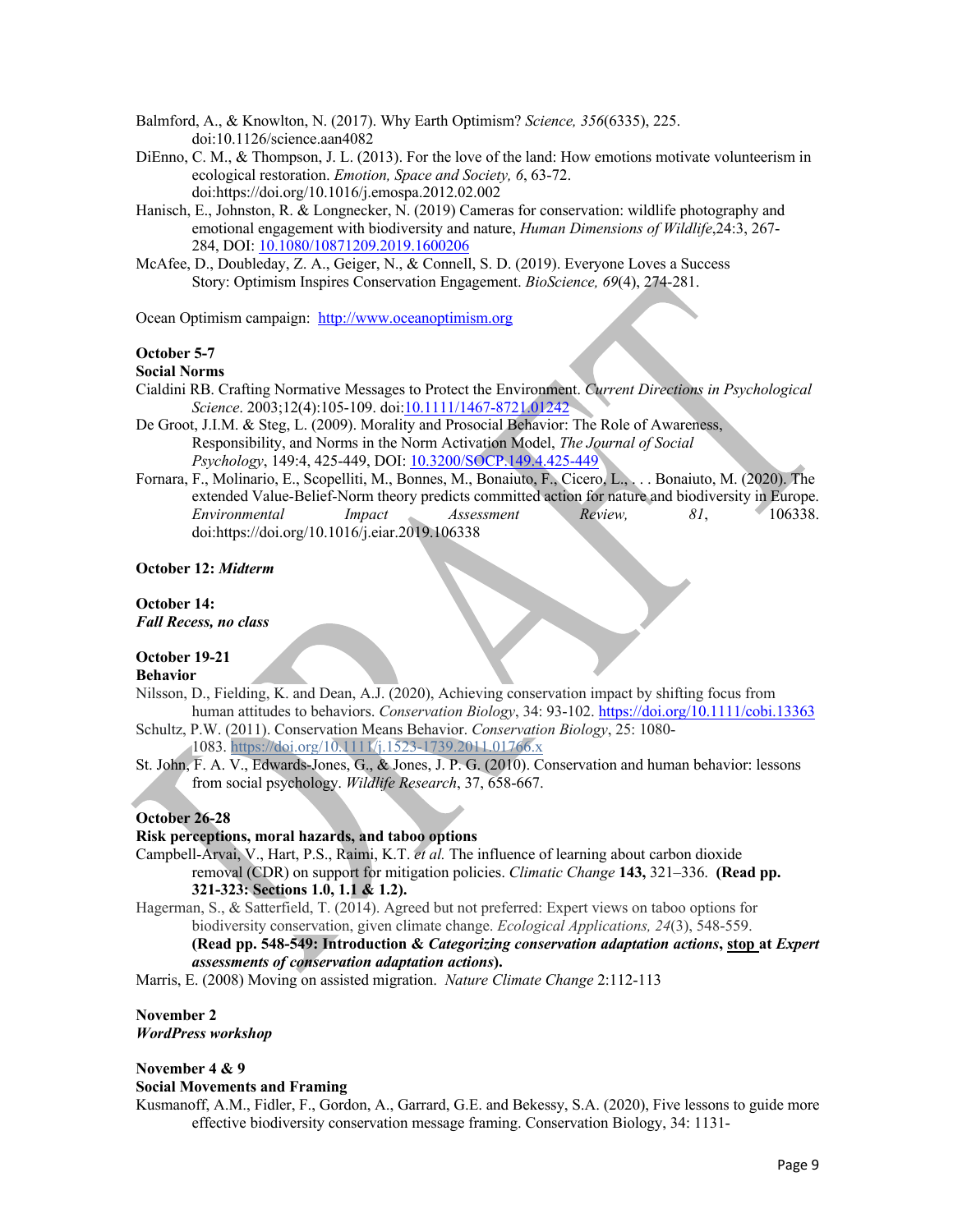1141. https://doi.org/10.1111/cobi.13482

- Ladd, A. E. (2011). Feedlots of the Sea: Movement Frames and Activist Claims in the Protest over Salmon Farming in the Pacific Northwest. *Humanity & Society, 35*(4), 343-375.
- Parsons, E.C.M. & N.A. Rose. (2018). The Blackfish Effect: Corporate and policy change in the face of shifting public opinion on captive cetaceans. *Tourism in Marine Environments*, *13*(2–3), 73–83.

# **November 11**

*Group project workshop*

# **November 16**

### **Community Science**

- Dickinson, J.L., Shirk, J., Bonter, D., Bonney, R., Crain, R.L., Martin, J., Phillips, T. and Purcell, K. (2012), The current state of citizen science as a tool for ecological research and public engagement. *Frontiers in Ecology and the Environment*, 10: 291-297. https://doi.org/10.1890/110236
- Goodman, T.W. (2020) Citizen science allows amateurs to contribute to groundbreaking investigations, even without traveling. Washington Post https://www.washingtonpost.com/lifestyle/travel/antarcticascientific-research-vacation-phytoplankton/2020/12/03/62e8a5c2-2f76-11eb-860df7999599cbc2\_story.html
- Peter, M.; Diekötter, T.; Kremer, K. Participant Outcomes of Biodiversity Citizen Science Projects: A Systematic Literature Review. *Sustainability* **2019**, *11*, 2780.

Welcome to the Zooniverse: People Powered Research: https://www.zooniverse.org

#### **November 18**

## **Local Case: Friends of the LA River**

We'll learn about FOLAR's inclusive programming of public engagement, education and advocacy.

#### **November 23**

### **Local Case: Greenspace in Los Angeles**

Access to quality parks and greenspace is not equitably distributed in LA. We'll look at the efforts of community-based, state, and county organizations, e.g. California State Parks Foundation, to remedy this situation.

#### **November 25** *Thanksgiving Break, no class*

**November 30 & December 2** *Group project presentations*

**December 3:** *WordPress site goes 'live' (with final version of group projects).*

**December 8-15:**  *Final Exam (date tbd)*

**Have a wonderful Holiday break!**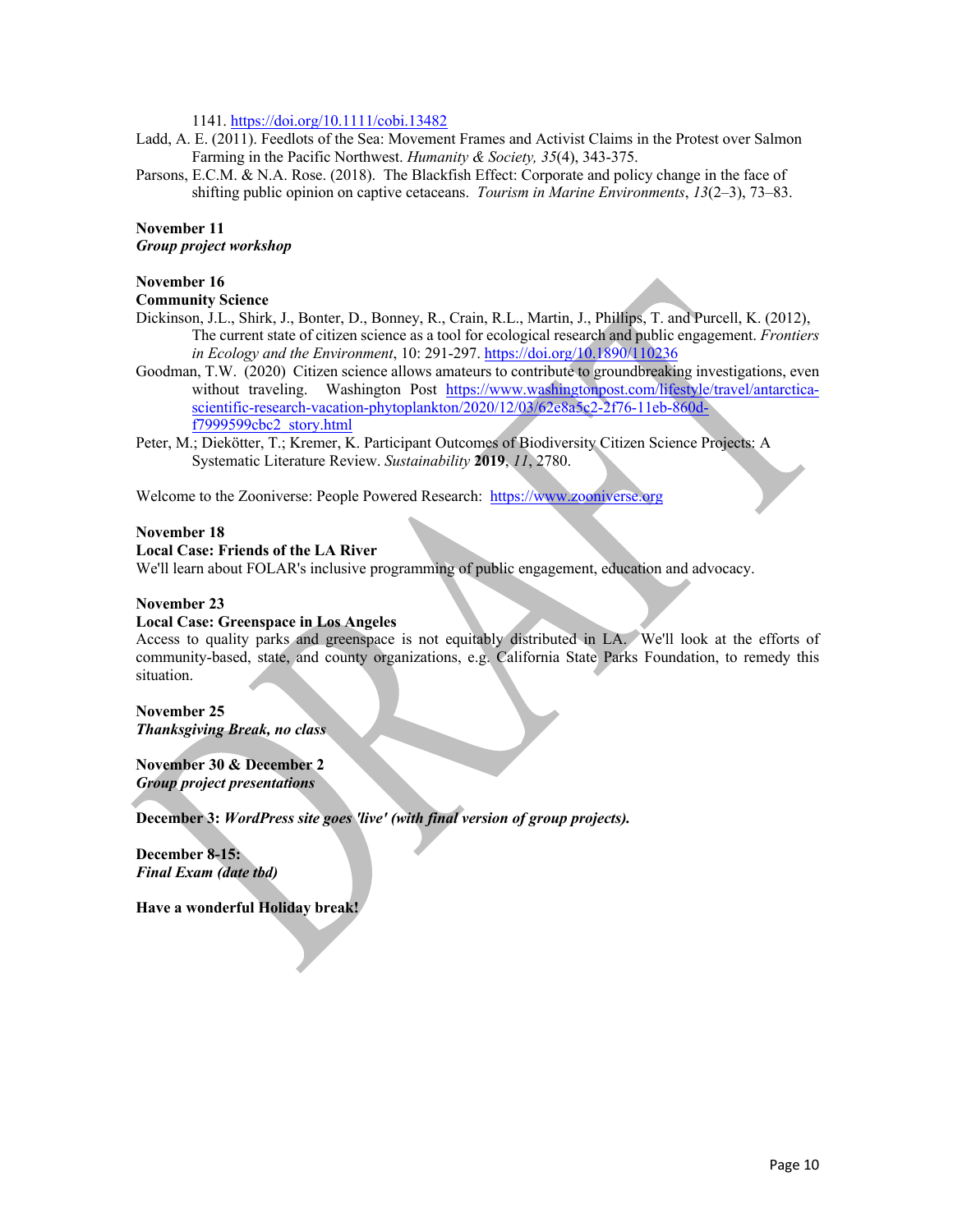#### **Statement on Academic Conduct and Student Support Systems**

#### *Academic Conduct*

Plagiarism – presenting someone else's ideas as your own, either verbatim or recast in your own words – is a serious academic offense with serious consequences. Please familiarize yourself with the discussion of plagiarism in SCampus in Part B, Section 11, "**Behavior Violating University Standards**" https://policy.usc.edu/scampus-part-b/ (scroll down to find Section 11). Other forms of academic dishonesty are equally unacceptable. See additional information in SCampus and university policies on scientific misconduct, https://policy.usc.edu/scientific-misconduct/. Any submitted work with evidence of plagiarism or other forms of academic misconduct, **whether by accident or on purpose**, will receive a grade of zero (0). Cases of academic misconduct may also be referred for further review and disciplinary action.

#### *Counseling and Mental Health - (213) 740-9355 – 24/7 on call* studenthealth.usc.edu/counseling

Free and confidential mental health treatment for students, including short-term psychotherapy, group counseling, stress fitness workshops, and crisis intervention.

# *National Suicide Prevention Lifeline - 1 (800) 273-8255 – 24/7 on call*

suicidepreventionlifeline.org

Free and confidential emotional support to people in suicidal crisis or emotional distress 24 hours a day, 7 days a week.

## *Relationship and Sexual Violence Prevention Services (RSVP) - (213) 740-9355(WELL), press "0" after hours – 24/7 on call*

studenthealth.usc.edu/sexual-assault

Free and confidential therapy services, workshops, and training for situations related to gender-based harm.

## *Office of Equity and Diversity (OED) - (213) 740-5086 | Title IX – (213) 821-8298* equity.usc.edu, titleix.usc.edu

Information about how to get help or help someone affected by harassment or discrimination, rights of protected classes, reporting options, and additional resources for students, faculty, staff, visitors, and applicants.

#### *Reporting Incidents of Bias or Harassment - (213) 740-5086 or (213) 821-8298* usc-advocate.symplicity.com/care\_report

Avenue to report incidents of bias, hate crimes, and microaggressions to the Office of Equity and Diversity |Title IX for appropriate investigation, supportive measures, and response.

## *The Office of Disability Services and Programs - (213) 740-0776* dsp.usc.edu

Support and accommodations for students with disabilities. Services include assistance in providing readers/notetakers/interpreters, special accommodations for test taking needs, assistance with architectural barriers, assistive technology, and support for individual needs.

## *USC Campus Support and Intervention - (213) 821-4710*

#### campussupport.usc.edu

Assists students and families in resolving complex personal, financial, and academic issues adversely affecting their success as a student.

*Diversity at USC - (213) 740-2101* diversity.usc.edu

Information on events, programs and training, the Provost's Diversity and Inclusion Council, Diversity Liaisons for each academic school, chronology, participation, and various resources for students.

*Student Equity and Inclusion Programs*  https://seip.usc.edu